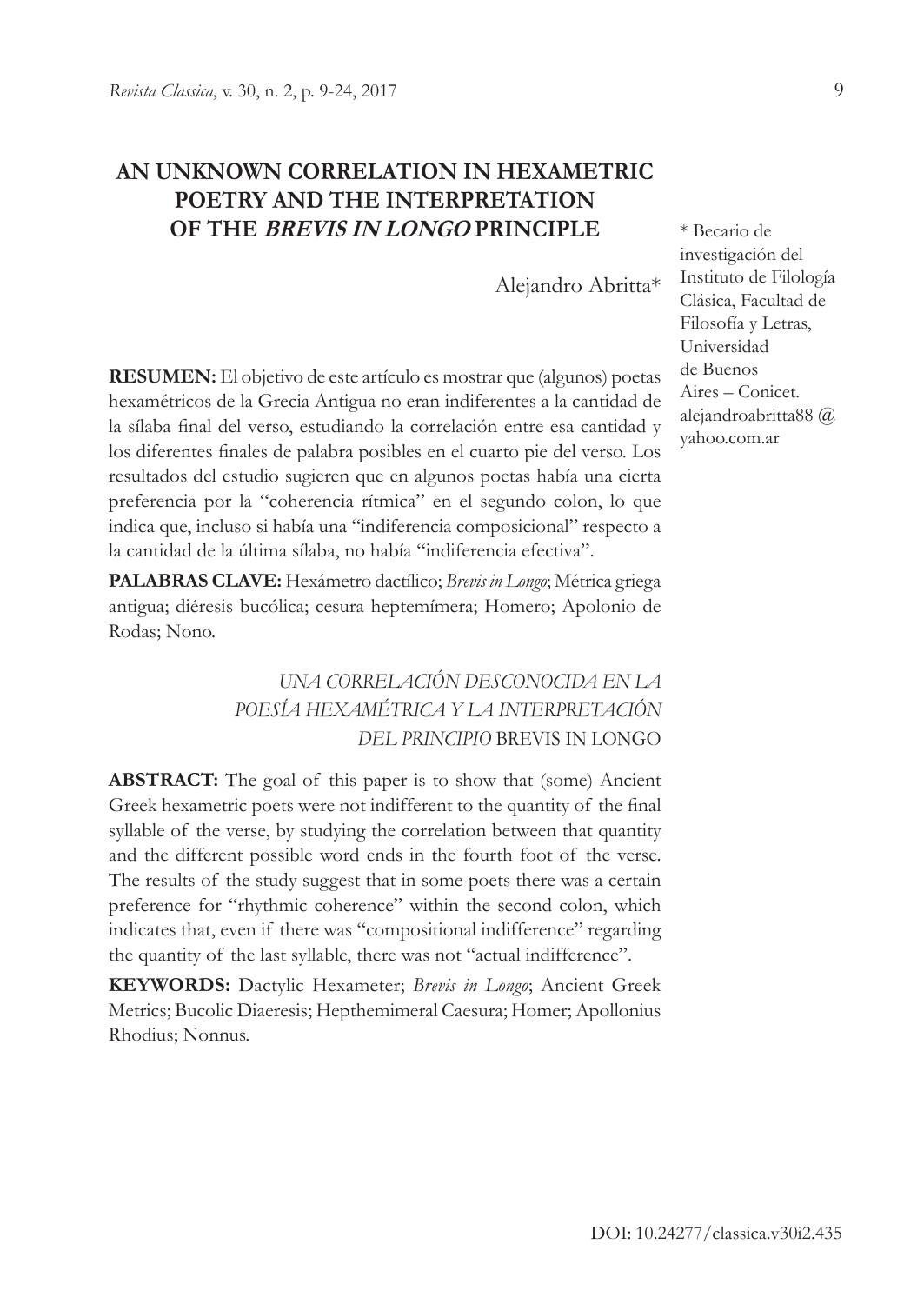#### **INTRODUCTION**

The final syllable of the dactylic hexameter has been traditionally left aside in the quantitative analysis of the metre.<sup>1</sup> For the most part, scholars have assumed that its alleged "indifference" meant that the number of long and short vowels (or heavy and light syllables, see below) in the last location of the line was merely a product of chance, since poets did not care about the quantity of the final syllable. This has led to a universal disregard for the data regarding the sixth foot of Archaic and Hellenistic hexameter in basically all statistical studies. It is only when we get to Nonnus that the final syllable seems to start to matter, allegedly because of the influence of the disappearance of quantitative oppositions in the language.2

This paper will present data that suggest that some poets paid attention to the quantity of the final syllable of the hexameter since Homer.<sup>3</sup> It will not convince many scholars that such an extended methodological principle as the actual indifference (see below on "actual" vs. "compositional" indifference) of the final syllable is incorrect. However, I hope it will suffice to at least cast some doubt on its up until now mostly unquestioned validity.

# **1. <sup>B</sup>revis in longo<sup>4</sup>**

There are two connected but independent problems when studying the final syllable of the hexameter. First, whether poets and listeners (or readers) of hexametric poetry cared about or even noticed the quantitative oppositions at the end of the line. Second, if they cared, which syllables were considered heavy and which syllables were considered light.<sup>5</sup>

<sup>1</sup> E.g. in O'Neill (1942) or Van Raalte (1986). O'Neill, however, provides information about the quantity of the final syllable in his corpus in his table 29.

<sup>2</sup> See Maas (1962, 16-17) and Magnelli (2016, 361-63, with numerous references). See also Allen (1967, 59-60), with a different (though not completely different) explanation of the data.

<sup>&</sup>lt;sup>3</sup> I have used the samples and analysis systems published in <https://greekmps.wordpress.com>. The reader can check the editions used and the exact composition of each sample in the documents available in <https://greekmps.wordpress.com/data-and-tools/samples>.

<sup>4</sup> I will use *brevis in longo* as if it simply meant that the poets could place both light and heavy syllables at the end of the line. That will allow avoiding "indifference", which is a word I rather reserve for the interpretations of the principle. Note that "*brevis in longo*" usually means "a short syllable followed by a rest that makes up the time of a long" (Leedy 2014, 8), that is, it involves only one aspect of the indifference and its phonetic explanation. In my use, the term covers the general phenomenon and says nothing about its explanation.

<sup>&</sup>lt;sup>5</sup> Since there are two different "quantities" involved here (vocalic and syllabic), I will use the dual terminology introduced by Allen (1973, 53-55): "heavy" and "light" are used for syllabic quantity (that is, (C)VV(C) and (C)VC vs. (C)V) and "long" and "short" for vocalic quantity (that is, (C)VV(C) vs.  $(C)V(C)$ ).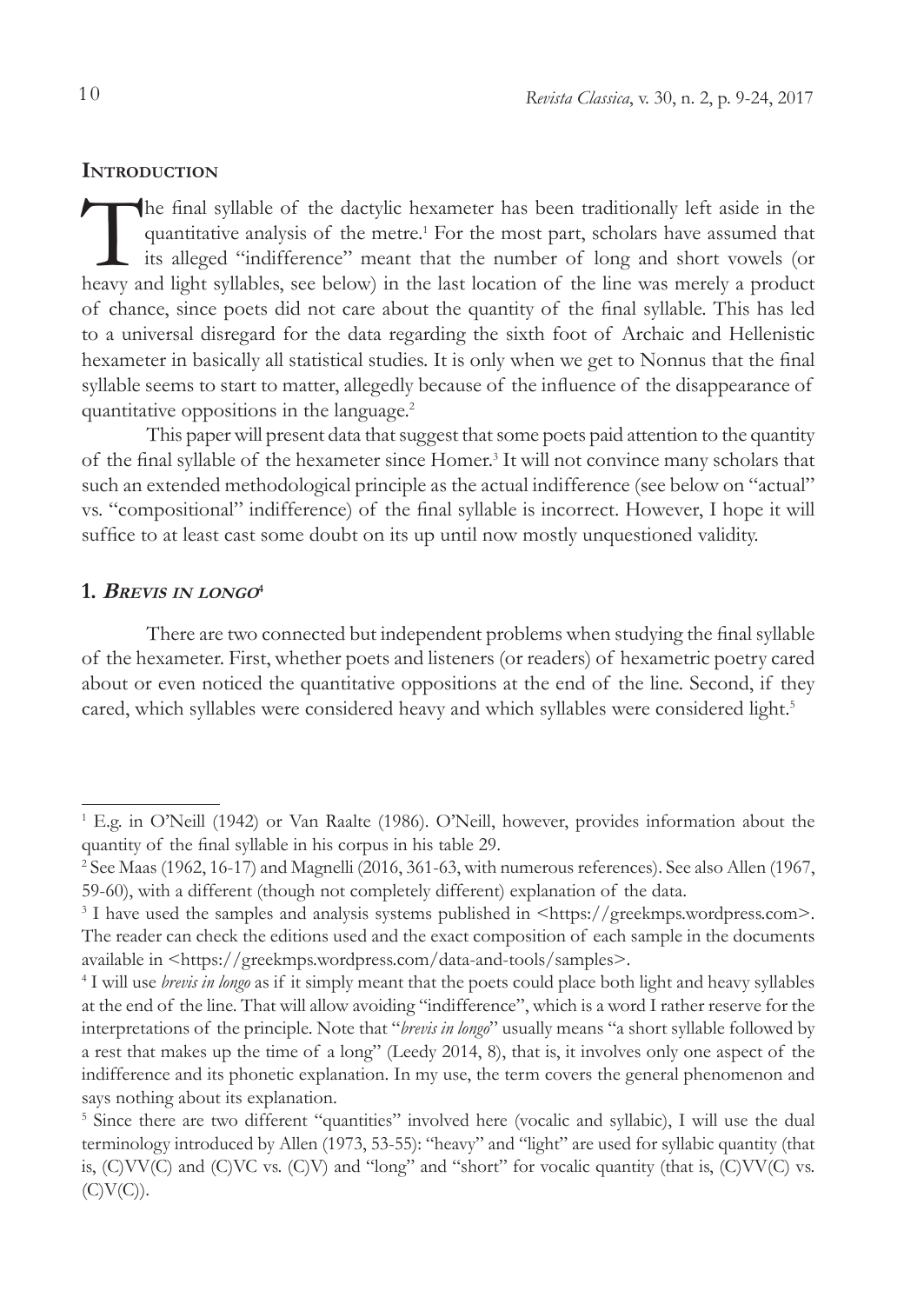The first problem must be dealt with axiomatically, given the fact that we have no direct evidence to solve it.<sup>6</sup> Since it is an unquestionable fact that poets could place at the end of the verse either heavy or light syllables (not only in hexameters and not only in Ancient Greek poetry), the question is if this indifference was "actual", meaning that the listeners or readers were actually unaware of the opposition or at least that they did not care about it,7 or "compositional", meaning that the poets could place either heavy or light syllables at the end of the line, but the listeners or readers noted the difference. In the first case, we would expect not to find evidence of a preference in the quantity of the final syllable at all; if we found such a preference, we would seek an explanation that did not depend on the actual quantity of the syllable. In the second case, we would not be surprised if we found some tendency in the distribution of quantities in the final location of the verse; if, on the other hand, we found no evidence of a preference, we would assume that the compositional indifference has led to metrical indifference, which is not uncommon in other locations. In this case, the quantity of the final syllable would be analogous to phenomena like Bulloch's bridge in Homer, which is not an active rule.<sup>8</sup>

The second problem is much more complicated, since it determines how we must analyse the data. Some scholars consider that syllables at the end of the verse ending in a consonant should be considered heavy, as if they were closed.9 Other scholars consider that at the end of the verse those syllables should be considered light, since there is no following consonant to close the syllable.10 Nobody (actual indifference of the final location apart) would question that βουλή (*Il.* 1.5) at the end of the line is a spondee or that ἔθηκε (*Il.* 1.2) at the end of the line is a trochaic ending word; the problem is how should we count a word like Ἀχιλῆος (*Il.* 1.1).

I have decided that the best strategy is not to solve the problem, but to analyse the data in both scenarios. Fortunately, with the system used in this study, this is not only possible but actually rather simple. Given that the results will vary sometimes from one scenario to another, I will analyse each group of outcomes, and leave to the reader the ultimate decision on which one should be accepted.<sup>11</sup>

<sup>&</sup>lt;sup>6</sup> However, we do have indirect evidence (see Quint. 9.4.93 and Luque Moreno 2005, 119n19).

<sup>7</sup> A position explicitly held by Nagy (1990, 439-40) and implied in the extended notation "–" for the final syllable in textbooks like Maas (1962), Korzeniewski (1968), West (1982) and Sicking (1993).

<sup>&</sup>lt;sup>8</sup> "When the hexameter of Callimachus has word boundary after 3<sup>rd</sup> biceps, it must have not only regular caesura but also a bucolic diaeresis" and there has to be a syntactic break "at either the caesura or the bucolic diaeresis or both" (Devine and Stephens 1984, 12). The rule was presented in Bulloch (1970). 9 Irigoin (1967), followed by Allen (1973, 204-207).

<sup>10</sup> See Dale (1964, 20n9).

<sup>&</sup>lt;sup>11</sup> There is a third possible interpretation that I will not consider here. Given that Ryan (2011) has recently demonstrated that the Homeric hexameter was sensible to multiple levels of syllabic quantity (though I disagree with the interpretation of the data he provides regarding the *longum*:*biceps* ratio), it might be that this also applied to the final syllable. In that case, correlations that oppose  $(C)V(C)$  to (C)VV(C) could be considered correlations of "vocalic quantity" and correlations that oppose (C)V to (C)VC and (C)VV(C), correlations of "syllabic quantity". Both types could coexist in the history of a metre and even within the same poet between different locations.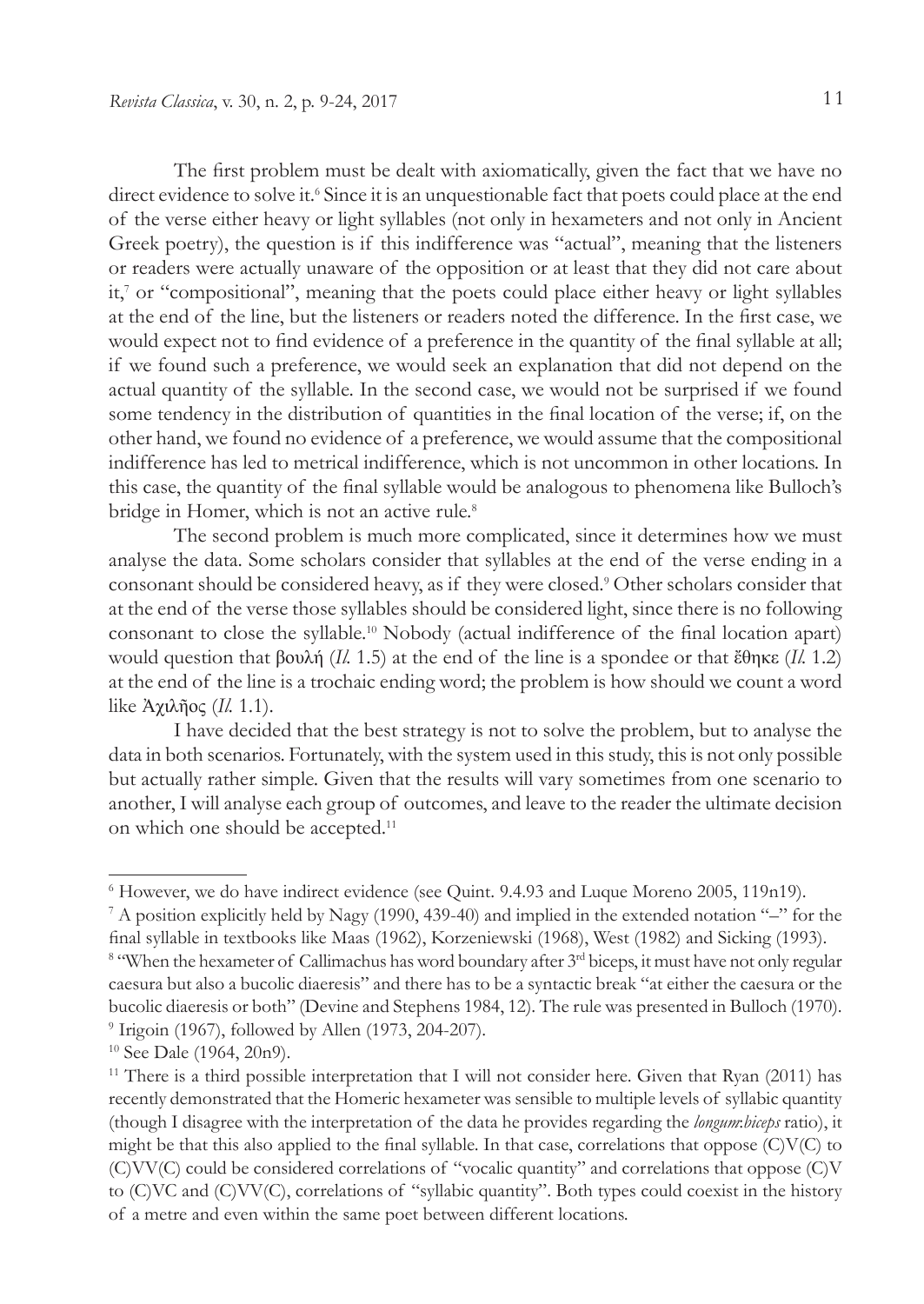Besides the problem of final "closed" syllables, there is the problem of final diphthongs, particularly with the light diphthongs αι and οι. Here, I have used the same strategy of not solving the issue. With diphthongs, there are three alternatives; for two of them (the accentual determination of the quantity described in <https://greekmps.wordpress. com/prosodical-bases/syllabic-structure-and-code/> and considering all diphthongs as heavy syllables) I have used an automated system of analysis. Except for the sample of Theocritus,<sup>12</sup> I have also divided manually (that is, not using the automated system of analysis) between light diphthongs and heavy diphthongs.13

When the alternatives for final closed syllables and final diphthongs are put together, there are six different interpretations of the quantity of the final syllable to take into account. It would have been easier simply to reject most of them and choose one to conduct all tests, but in the absence of evidence I prefer to leave the decision to the reader. While the validity of the results is unquestionable (at least in principle) when the different scenarios show ample coherence, it depends fundamentally on the reader's opinion on the quantity of final syllables in the hexameter when there is no coherence.

Since I will be referring to the different interpretations constantly, table 1 presents them with a simple system of references:

| Interpretation of the final syllable                                                   | Reference               |
|----------------------------------------------------------------------------------------|-------------------------|
| Final closed syllables counted as light, accentually defined<br>quantity of diphthongs | Scenario A1             |
| Final closed syllables counted as heavy, accentually defined<br>diphthongs             | Scenario B1             |
| Final closed syllables light, all final diphthongs counted as heavy                    | Scenario A2             |
| Final closed syllables heavy, all final diphthongs heavy                               | Scenario B2             |
| Final closed syllables light, diphthongs with standard quantity                        | Scenario A3             |
| Final closed syllables heavy, diphthongs with standard quantity                        | Scenario B <sub>3</sub> |
|                                                                                        |                         |

TABLE 1 – Interpretations of the quantity of the final syllable of the verse and references.

# **2. Detecting caesurae**

This paper will be concerned with the correlation between the presence of the bucolic diaeresis in a verse and the quantity of the final syllable. I have used (for the first part of the analysis) two possible oppositions in the fourth foot of the verse: presence vs. absence of bucolic diaeresis and presence of bucolic diaeresis vs. presence of hepthemimeral caesura.

Since I have used automated systems to detect caesurae, the results may differ from the ones that can be obtained by manually analyzing the verses. The system counts a

<sup>&</sup>lt;sup>12</sup> I have excluded Theocritus because of his numbers in the other four scenarios.

<sup>&</sup>lt;sup>13</sup> See Smyth (1956, §169): "final – $\alpha$  and – $\alpha$  are regarded as short (...). But in the optative [they] are long [and] also in the locative οἴκοι."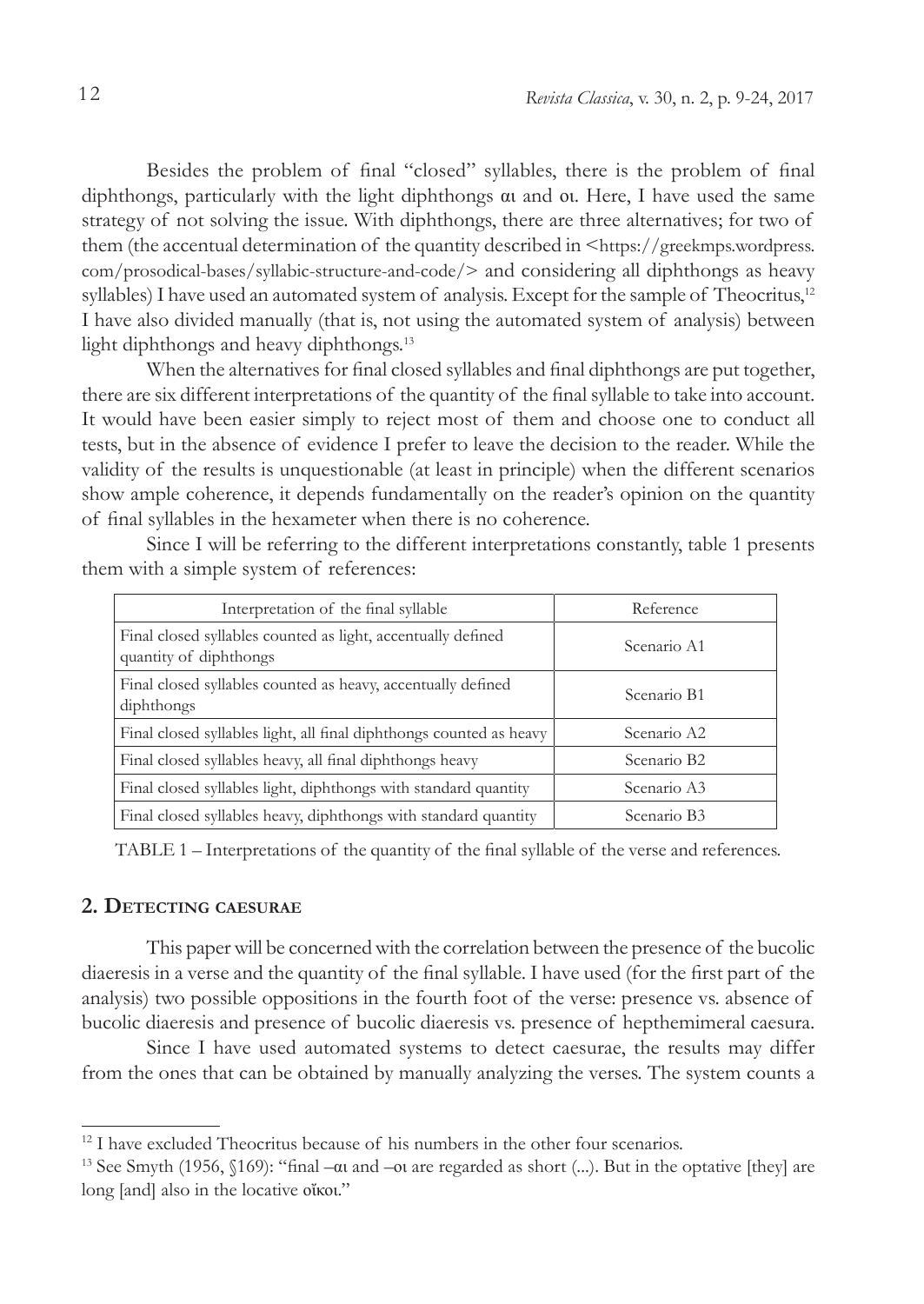bucolic diaeresis when there is a lexical word ending at the end of the fourth foot of the hexameter not followed by enclitic (see <https://greekmps.wordpress.com/prosodical-bases/ clisis> for the meaning of "lexical" and "enclitic" here; the actual number is probably lower since the system is designed to detect accentual clisis and not rhythmic clisis).14 It counts a hepthemimeral caesura when there is a lexical word ending in the fourth *longum* of the verse not followed by enclitic and there is no lexical word ending at the end of the fourth foot (in other words, bucolic diaeresis trumps hepthemimeral, which is coherent with what we know about their frequencies in the hexameter).15 Note that the minor inconveniences that this system has should not affect the outcome of the analysis, given that what I will study is the correlation between the breaks in the fourth foot and the quantity of the final syllable, and if there is some deviation in the estimations it affects verses with heavy final syllable and light final syllable uniformly. In any case, table 2 presents the estimated percentages of caesurae in the fourth foot provided by the system:

|                   | Estimated bucolic | Estimated<br>hepthemimeral | Other<br>verses | Total verses<br>analysed |
|-------------------|-------------------|----------------------------|-----------------|--------------------------|
| Iliad             | 638(52.25%)       | 358 (29.32%)               | $225(18.43\%)$  | 1221                     |
| $Ody$ <i>ssey</i> | $677(53.60\%)$    | 357 (28.27%)               | $229(18.13\%)$  | 1263                     |
| Callimachus       | 599 $(64.06\%)$   | $180(19.25\%)$             | 156 $(16.68\%)$ | 935                      |
| Apollonius        | 559 (61.84%)      | $164(18.14\%)$             | 181 $(20.02\%)$ | 904                      |
| Theo. (buc.)      | $500 (80.39\%)$   | 53 $(8.52\%)$              | 69 $(11.09\%)$  | 622                      |
| Theo. (other)     | $649(53.24\%)$    | 328 (26.91%)               | $242(19.85\%)$  | 1219                     |
| Theo $(Id, XI)$   | 47 $(58.02\%)$    | $23(28.40\%)$              | 11 $(13.58\%)$  | 81                       |
| <b>Nonnus</b>     | 476 (53.97%)      | 176 (19.95%)               | $230(26.08\%)$  | 882                      |

TABLE 2 – Estimations of breaks in the fourth foot of the samples analysed. Percentage of each number in its sample is shown between parentheses.<sup>16</sup>

<sup>&</sup>lt;sup>14</sup> See Devine and Stephens (1994, 352-53) for the distinction between "accentual" and "rhythmic" clisis in Ancient Greek. Simply put, accentual clitics are atonic and tonally dependent on a lexical word, while rhythmic clitics constitute an appositive group (usually referred to as a "metrical word") with lexical words. All accentual clitics are rhythmic clitics, but not vice versa. In Ancient Greek, e.g., τε, ἐν and περί are accentual (and rhythmic) clitics, and δεῦρο, τῆς and τόνδε are rhythmic clitics. 15 Therefore, *Il.* 1.521 νεικεῖ, καί τέ μέ φησι μάχῃ Τρώεσσιν ἀρήγειν and 1.559 τιμήσῃς, ὀλέσῃς δὲ πολέας ἐπὶ νηυσὶν Ἀχαιῶν count as cases of "hepthemimeral caesura", but *Il.* 1.570 ὄχθησαν δ' ἀνὰ δῶμα Διὸς θεοὶ Οὐρανίωνες and 1.578 πατρὶ φίλῳ ἐπίηρα φέρειν Διί, ὄφρα μὴ αὖτε count as cases of "bucolic caesura". Note that the system cannot account for the fact that in 1.570 there is a stronger break between Διὸς and θεοὶ than between θεοὶ and Οὐρανίωνες: in order to get better results, we would eventually need to manually input that information.

<sup>16</sup> Compare these with Van Raalte (1986, 86-87) percentages of bucolic diaeresis, based only upon the figures provided by O'Neill for words ending at position 8 (that is, at the end of the fourth foot) in the hexameter (except for Nonnus; for this poet Van Raalte analysed 150 verses himself), which do not take clisis into account: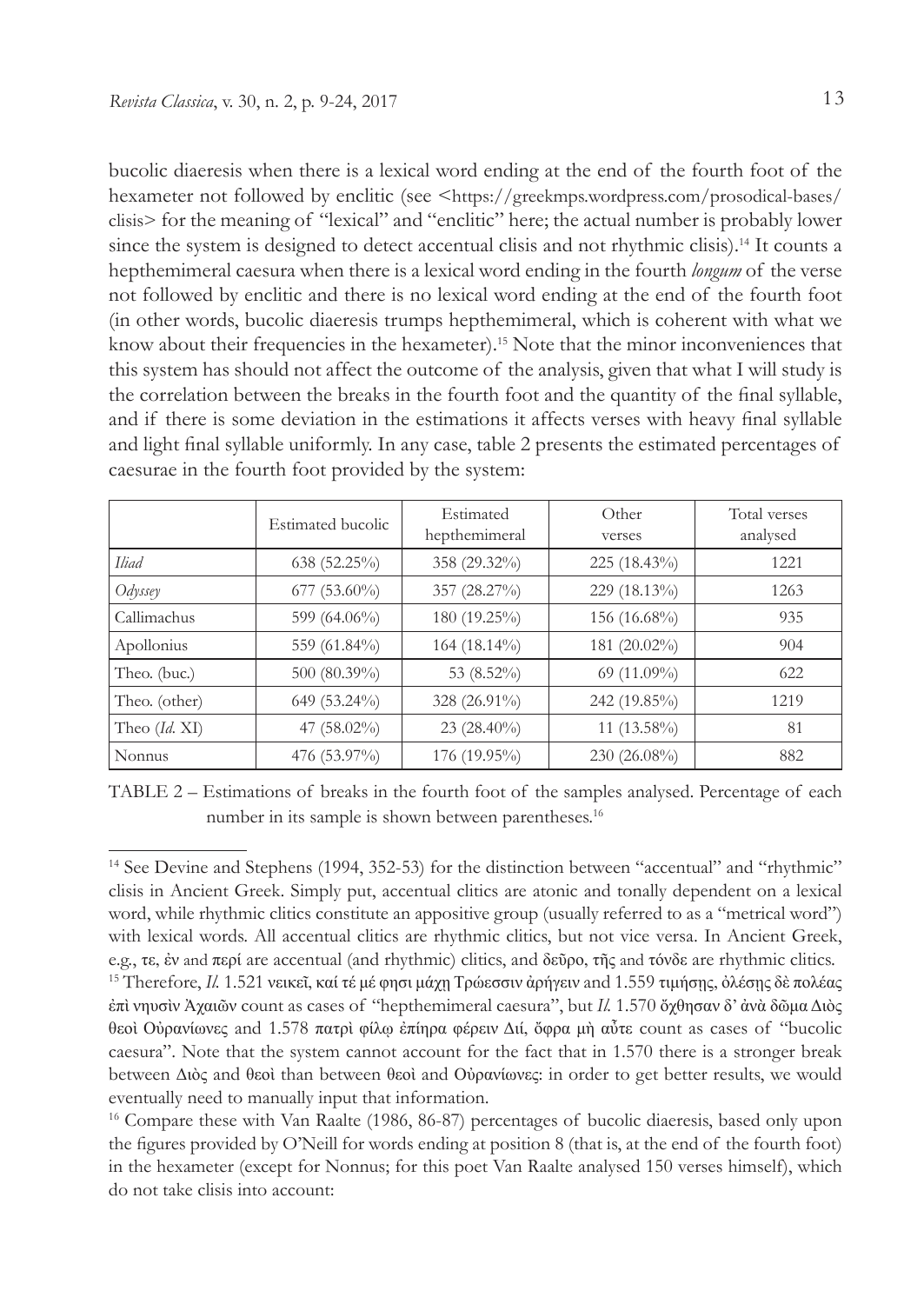It should be noted that I have also used an estimation to identify verses without bucolic diaeresis based on the absence of words ending at the end of the fourth foot. This means that there is always a difference between the total of the tables opposing presence vs. absence of bucolic diaeresis and the total verses analysed. In order to reduce the possibility of miscalculations, I have preferred to do this instead of simply assuming that all verses in which the system does not detect a bucolic diaeresis do not have bucolic diaeresis.<sup>17</sup>

# **3. Influence of the break in the fourth foot on the quantity of the final syllable**

Table 3 is an example of the methodology used to analyse the correlation between the break in the fourth foot and the quantity of the final syllable:

|                               | Light final syllable | Heavy final syllable | Total |
|-------------------------------|----------------------|----------------------|-------|
| 4th with bucolic diaeresis    | 162                  | 438                  | 600   |
| 4th without bucolic diaeresis |                      | 403                  | 486   |
| Total                         | 245                  | 841                  | 1086  |

ΤABLE 3 – Correlation between presence of bucolic diaeresis and quantity of the final syllable in the *Iliad*. All final closed syllables and all final diphthongs were considered heavy (scenario B2).  $\chi^2$  test (random distribution) = 15.1 (p<0.0001);  $\Omega$  = 1.80.<sup>18</sup>

|             | Word-end at 8 |
|-------------|---------------|
| Hiad        | 61.7%         |
| Odyssey     | 59.0%         |
| Callimachus | 66.8%         |
| Apollonius  | 61.4%         |
| Theocritus  | 76.2%         |
| Nonnus      | 58.0%         |

The numbers are consistently lower in my table, which is not surprising, but the only important difference in the hierarchy is in *Iliad*, which is in the eight position with the data used here and in the third with Van Raalte's.

17 Therefore, e.g., *Il.* 1.512 ἀλλ' ἀκέων δὴν ἧστο· Θέτις δ' ὡς ἥψατο γούνων, has not been included neither as a case of "verse with bucolic" nor as a case of "verse without bucolic", since there is a word-end at the end of the fourth foot (ὡς), but it is the word-end of a proclitic. *Il.* 1.516 ὅσσον ἐγὼ μετὰ πᾶσιν ἀτιμοτάτη θεός εἰμι is a good example of a verse counted by the system as a "verse without bucolic" and the previous line, *Il.* 1.515 ἢ ἀπόειπ', ἐπεὶ οὔ τοι ἔπι δέος, ὄφρ' ἐῢ εἰδέω, a good example of a "verse with bucolic".

<sup>18</sup> I have always calculated  $\Omega$  (the odds ratio) with the formula (11/12)/(21/22), where the first digit is the row and the second digit is the column. This means that in every case  $\Omega$  shows how more likely is it to find a light final syllable in the case described in the first row than in the case described in the second row. If the outcome is positive, it is more likely; if it is negative, it is less likely. See Agresti (2007, 28-30): "The odds are nonnegative, with value greater than 1.0 when a success is more likely than a failure. When  $odds = 4.0$ , a success is four times as likely as a failure. The probability of success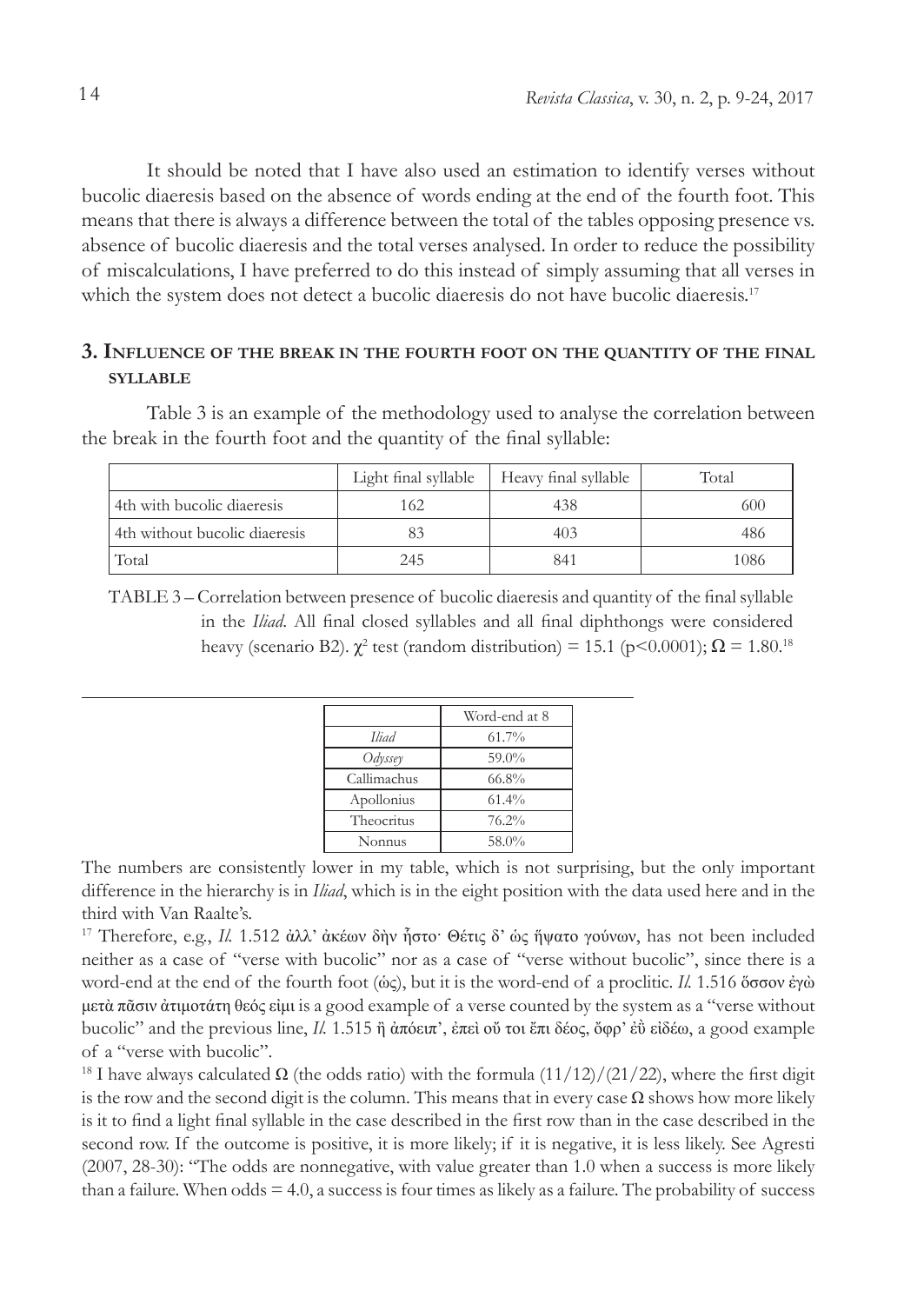|                   | Light final syllable | Heavy final syllable | Total |
|-------------------|----------------------|----------------------|-------|
| Bucolic diaeresis | 162                  | 438                  | 600   |
| Hepthemimeral     |                      | 291                  | 358   |
| Total             | 229                  | 729                  | 958   |

Table 4 shows the same correlation, but opposing presence of bucolic diaeresis vs. presence of hepthemimeral caesura. Surmise abbreviate.

In both cases, the null hypothesis that the distribution is random can be rejected at the 1% level of significance. This is also the case in all other scenarios in the analysis of *Iliad* (in scenario A2 for the opposition bucolic/hepthemimeral, however, the null hypothesis can be rejected only at the 10% level of significance). The  $\Omega$  values show overwhelming coherence (that is, they are close in value and always higher than 1): they range from 1.29 (scenario A3) to 1.80 (scenario B2) in the opposition bucolic/no-bucolic and from 1.30 (scenario A2) to 1.61 (scenario B2) in the opposition bucolic/hepthemimeral. This means that it is at least almost 30% more likely to find a light heavy syllable when there is bucolic diaeresis than when there is not. In some interpretations, more than 60% more likely.

Since it would be cumbersome to present all tables produced for each poet, I have published them in an online document. However, the compiled data can be found in the appendix. Tables 5 and 6 summarize the  $\Omega$  values in each text for each scenario. Italics indicate that the null hypothesis can be rejected only at the 10% level of significance, underlined indicates rejection at the 5% level of significance and bold font, rejection at the 1% level of significance.

ΤABLE 4 – Correlation between type of break in the fourth foot and quantity of the final syllable in the *Iliad*. All final closed syllables and all final diphthongs were considered heavy (scenario B2).  $\chi^2$  test (random distribution) = 8.46 (p=0.0036);  $\Omega$  = 1.61.

is 0.8, the probability of failure is 0.2, and the odds equal  $0.8/0.2 = 4.0$ . We then expect to observe four successes for every one failure. When odds  $= 1/4$ , a failure is four times as likely as a success. We then expect to observe one success for every four failures."

For a simple description of the  $\chi^2$  test made by philologists (which I condense here), see Jones and Gray (1972, 192-9): "A common method for measuring the difference between samples is the 'chi square test'. [It] indicates how much a particular frequency  $(...)$  deviates from some standard  $(...)$ . The standard procedure [is] to set up [a] 'null hypothesis' (…) [and] If enough (…) criteria are found [that is, there is a *significant* difference between the samples], the hypothesis is rejected; otherwise it is retained."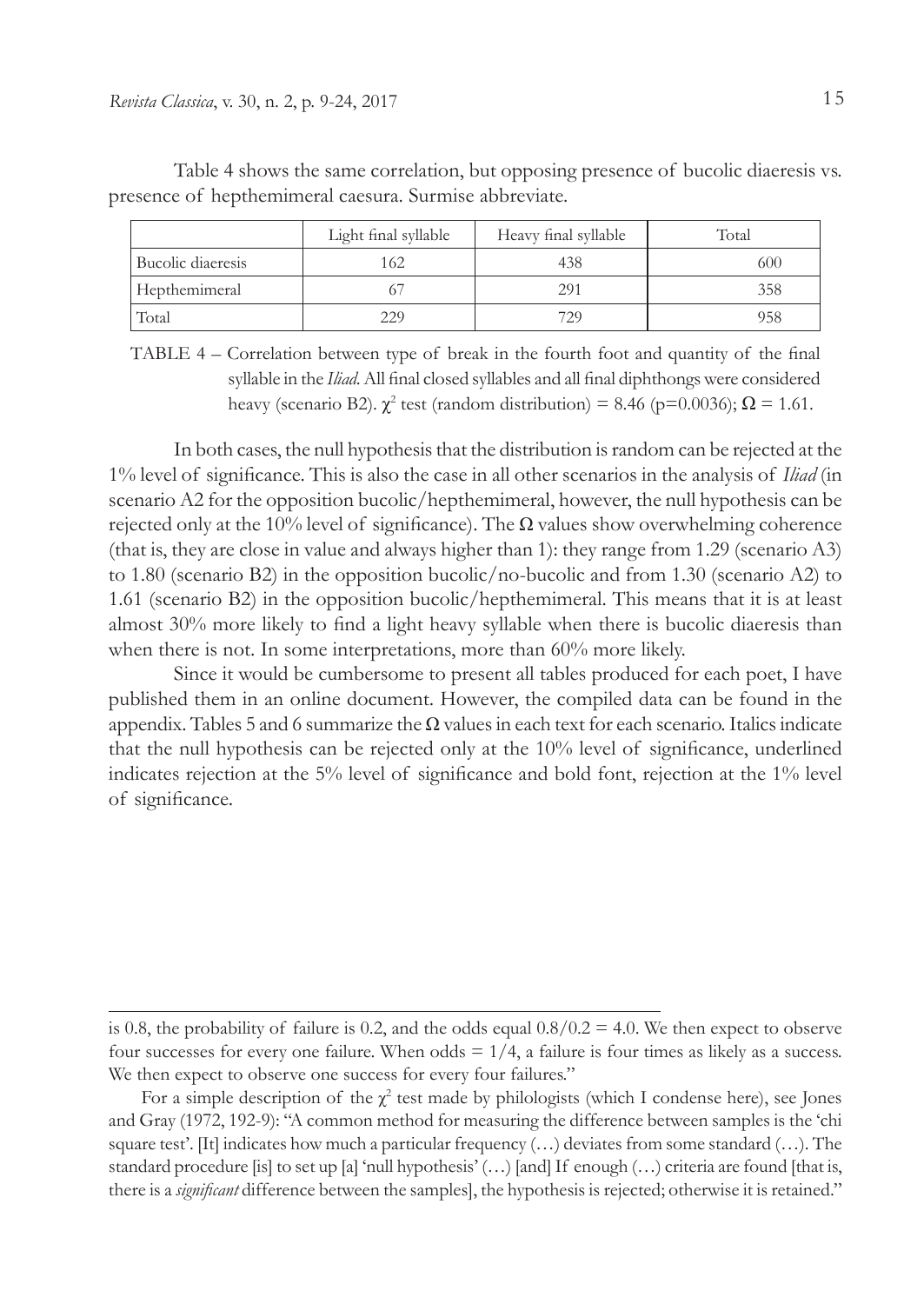|                     | Scen. A1 | Scen. B1 | Scen. A2 | Scen. B <sub>2</sub> | Scen. A3                 | Scen. B3    |
|---------------------|----------|----------|----------|----------------------|--------------------------|-------------|
| <b>Iliad</b>        | 1.33     | 1.70     | 1.30     | <u>1.80</u>          | 1.29                     | <u>1.58</u> |
| $Ody$ ssey          | 1.00     | 1.38     | 1.04     | <u>1.53</u>          | 0.97                     | 1.31        |
| Callimachus         | 1.00     | 1.10     | 1.15     | 1.45                 | 0.96                     | 1.05        |
| Apollonius          | 1.13     | 1.45     | 1.18     | 1.71                 | 1.04                     | 1.31        |
| Theocritus (buc.)   | 0.71     | 0.68     | 0.88     | 0.88                 |                          |             |
| Theocritus (other)  | 0.86     | 1.04     | 0.94     | 1.22                 |                          |             |
| Theocritus (Id. 11) | 0.83     | 0.69     | 0.86     | 0.68                 | $\overline{\phantom{0}}$ |             |
| Nonnus              | 1.39     | 1.95     | 1.42     | 2.22                 | 1.34                     | 1.76        |

TABLE  $5 - \Omega$  values for the 2x2 tables showing the correlation between presence vs. absence of bucolic diaeresis and quantity of the final syllable by sample, with different interpretations of the quantity of the final syllable (see table 1).

|                     | Scen. A1    | Scen. B1    | Scen. A2    | Scen. B <sub>2</sub> | Scen. A3                 | Scen. B3 |
|---------------------|-------------|-------------|-------------|----------------------|--------------------------|----------|
| <b>Iliad</b>        | 1.32        | <u>1.56</u> | 1.30        | 1.61                 | 1.35                     | 1.56     |
| $Ody$ <i>ssey</i>   | 1.14        | 1.37        | 1.19        | 1.53                 | 1.12                     | 1.31     |
| Callimachus         | 1.09        | 1.10        | 1.15        | 1.22                 | 1.11                     | 1.11     |
| Apollonius          | <u>1.74</u> | 1.42        | <u>1.67</u> | 1.47                 | 1.72                     | 1.37     |
| Theocritus (buc.)   | 0.67        | 0.67        | 0.81        | 0.83                 |                          |          |
| Theocritus (other)  | 0.86        | 1.09        | 0.98        | 1.39                 |                          |          |
| Theocritus (Id. 11) | 0.74        | 0.78        | 0.79        | 0.80                 | $\overline{\phantom{a}}$ |          |
| Nonnus              | 4.66        | 6.61        | 4.85        | 8.15                 | 4.77                     | 8.34     |

TABLE  $6 - \Omega$  values for the 2x2 tables showing the correlation between presence of bucolic diaeresis vs. presence of hepthemimeral caesura and quantity of the final syllable by sample, with different interpretations of the quantity of the final syllable (see table 1).

The numbers of the *Odyssey* are clearly not as coherent as the ones of the *Iliad*. The main difference is found between scenarios with closed final syllable light (type A) and scenarios with closed final syllable heavy (type B). We can interpret the results in at least two distinct ways: on the one hand, it is possible that the only quantity that is considered in the *Odyssey* is the syllabic quantity; on the other, perhaps the vocalic quantity was less important for this correlation than the syllabic quantity, which is most likely rhythmic (see below). In any case, we can draw two conclusions from the  $\Omega$  values of the tables of the *Odyssey*: first, the coherence of the Ω values in the positive outcomes with those of the *Iliad*  suggests that, if there was a tendency, it had the same direction in both poems (combining bucolic diaeresis with light final syllable). Second, if it is real, the tendency is weaker in the second poem than in the *Iliad*.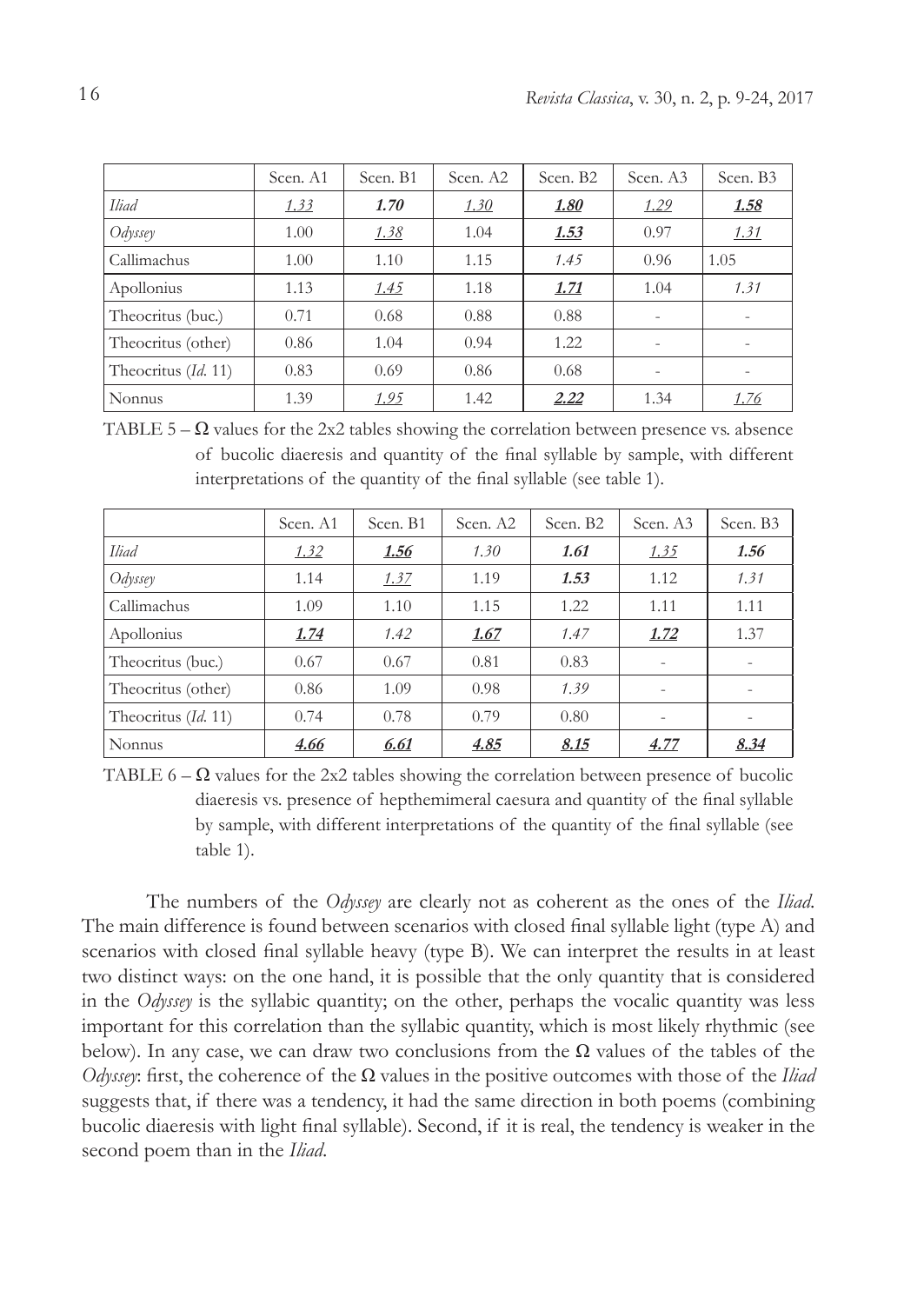The diversity of outcomes in the Hellenistic samples is not surprising. Callimachus and Theocritus show no preferences regarding the quantity of the final syllable,<sup>19</sup> with one peculiar coincidence: in both, scenario B2 shows less than 10% chance of being the result of random distribution, in Callimachus in the opposition bucolic/no-bucolic and in Theocritus' non-bucolic poems in the opposition bucolic/hepthemimeral. In both cases, the direction of the preference is that shown by the Homeric poems.

Apollonius has more interesting numbers. His results are very coherent through the scenarios in the opposition bucolic/hepthemimeral, and similar to those of the *Odyssey* in the opposition bucolic/no-bucolic. The  $\Omega$  values are higher than 1.3 in all positive outcomes and always higher than those of the *Odyssey*. Of the poets studied, he is the most faithful follower of Homer.

Finally, Nonnus is by far the strictest author of the ones analysed in tables 5 and 6 (which, of course, is true in more ways than one; see Magnelli, 2016). In the opposition bucolic/no-bucolic he shows numbers similar to Homer (numbers in scenarios type A are closer to those of the *Iliad*, but non-significant as those of the *Odyssey*) and Apollonius, but in the opposition bucolic/hepthemimeral he clearly takes things to the extreme. No scenario produces an  $\Omega$  value below 4.5, which means that in his work it is at least 4.5 times more likely to find the combination bucolic diaeresis + light final syllable than to find the combination hepthemimeral + light final syllable.

# **4. Identifying the rhythmic tendencies**

Homer, Apollonius and Nonnus have shown a preference for combining bucolic diaeresis and light final syllable. However, we cannot be sure if that is because they actually preferred that combination, or because they preferred to avoid or use another. Since a preference for combining hepthemimeral caesura with final heavy syllable would produce the same outcome, it is necessary to verify what is happening in each case, in order to properly interpret the observed tendencies.

To do this, I have analyzed two more oppositions in each scenario: bucolic diaeresis vs. no word end in the fourth foot and hepthemimeral caesura vs. no word end in the fourth foot. By excluding one break from each analysis, we can be sure that, if there is any effect, it is being caused by the remaining one. Also, if the  $\Omega$  values in both oppositions have the same sign, we will know that the effect is produced by the absence of word end in the fourth foot. In any case, though the numbers considered here are smaller, these tests should help us identify the actual rhythmic tendencies that are influencing the distribution of quantities and words in the hexameter.

The  $\Omega$  values with each scenario, using the same method as in tables 5 and 6 to signal significativity, are shown in table 7.

<sup>&</sup>lt;sup>19</sup> Fantuzzi (1995), also discovers several coincidences between these two poets, though he considers that the bucolic poems are the most Callimachean. Brioso Sánchez, 1976/7, concluded, however, that the more Callimachean poems were the "epic" *Idylls*.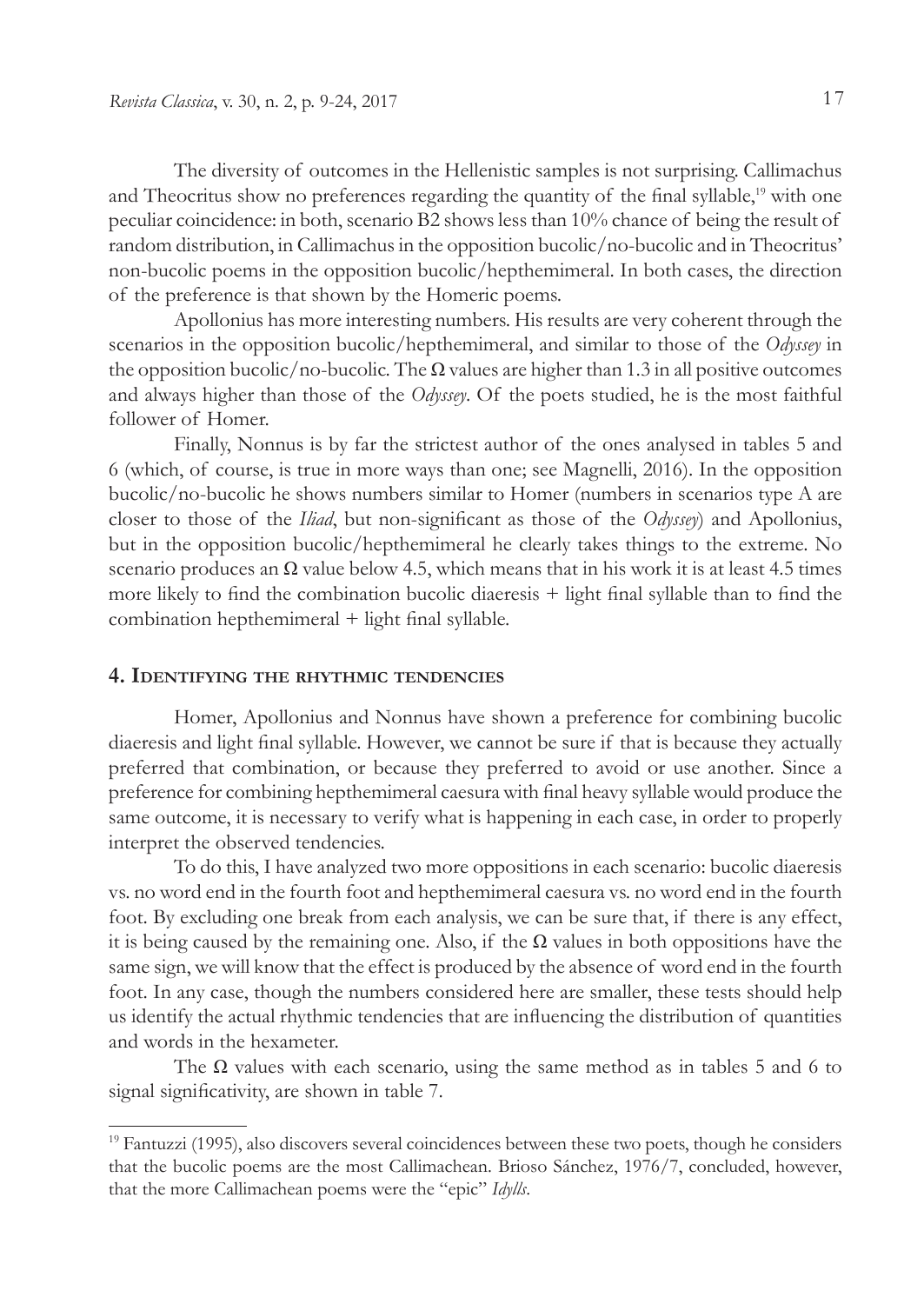|               |         | Scen. A1 | Scen. B1     | Scen. A2 | Scen. B <sub>2</sub> | Scen. A3 | Scen. B3 |
|---------------|---------|----------|--------------|----------|----------------------|----------|----------|
|               | Bucolic | 1.19     | <u> 1.61</u> | 1.20     | 1.76                 | 1.11     | 1.43     |
| <b>Iliad</b>  | Hepth.  | 0.90     | 1.03         | 0.92     | 1.10                 | 0.82     | 0.92     |
| Odyssey       | Bucolic | 0.70     | 1.16         | 0.77     | 1.36                 | 0.70     | 1.18     |
|               | Hepth.  | 0.56     | 0.85         | 0.64     | 0.89                 | 0.62     | 0.90     |
|               | Bucolic | 0.90     | <u>1.91</u>  | 0.96     | 2.51                 | 0.80     | 1.64     |
| Apollonius    | Hepth.  | 0.52     | 1.34         | 0.58     | 1.71                 | 0.47     | 1.20     |
|               | Bucolic | 0.82     | 1.15         | 0.85     | 1.31                 | 0.77     | 0.98     |
| <b>Nonnus</b> | Hepth.  | 0.18     | 0.17         | 0.18     | 0.16                 | 0.16     | 0.12     |

TABLE 7 –  $\Omega$  values for the 2x2 tables showing the correlation between presence of bucolic diaeresis vs. no word end in the fourth foot and quantity of the final syllable (rows "bucolic") and the correlation between presence of hepthemimeral caesura vs. no word end in the fourth foot and quantity of the final syllable (rows "Hepth.") by sample, with different interpretations of the quantity of the final syllable (see table 1).

These numbers clearly imply that there are different tendencies in each text. In the *Iliad*, the only significant results are the ones in the first row: that suggests that in this poem the active tendency was a preference for the combination bucolic diaeresis + light final syllable (as in *Il.* 1.531, ... διέτμαγεν· ἣ μὲν ἔπειτα or 1.547 … ἀκουέμεν οὔ τις ἔπειτα). From the rhythmic point of view, this seems to indicate a preference for combining a feminine break within the colon with a feminine break at the end of it.20 It could also be that the poet tried to preserve the descending rhythm produced by the bucolic diaeresis throughout the second colon. In any case, it seems likely that some sort of "rhythmic coherence" is behind these numbers. The fact that they only affect the bucolic diaeresis could be explained by its proximity to the sixth foot (which is perhaps not quite convincing) or by the fact that it is a metron diaeresis, a type of break which stichic verses tend to avoid.21

In the *Odyssey*, the results are highly incoherent with the ones in the previous section. Scenarios type B, which were the ones that produced significant outcomes there, are non-significant here, and the  $\Omega$  values do not indicate that one tendency is stronger than the other. However, in scenarios type A, which were non-significant before, a significant tendency to avoid combining a caesura in the fourth foot with a light final syllable appears

<sup>20</sup> Accepting compositional indifference as the proper interpretation of the *brevis in longo* principle means that we have to deal with the rhythmic or perceptual difference between heavy and light final syllables. I have assumed that, even if the marked element in the sixth foot was always the *longum* (something that has been questioned by David 2006, 101-2), heavy final syllables gave the verse a stronger, more masculine ending, especially since light final syllables would have been clearly associated with the feminine break in the third foot. This assumption helps to interpret the data that I will present, but it may need to be revised when more data regarding distribution of quantities in the final syllable of different Ancient Greek metres becomes available.

<sup>21</sup> See Sicking (1993, 53 and 55).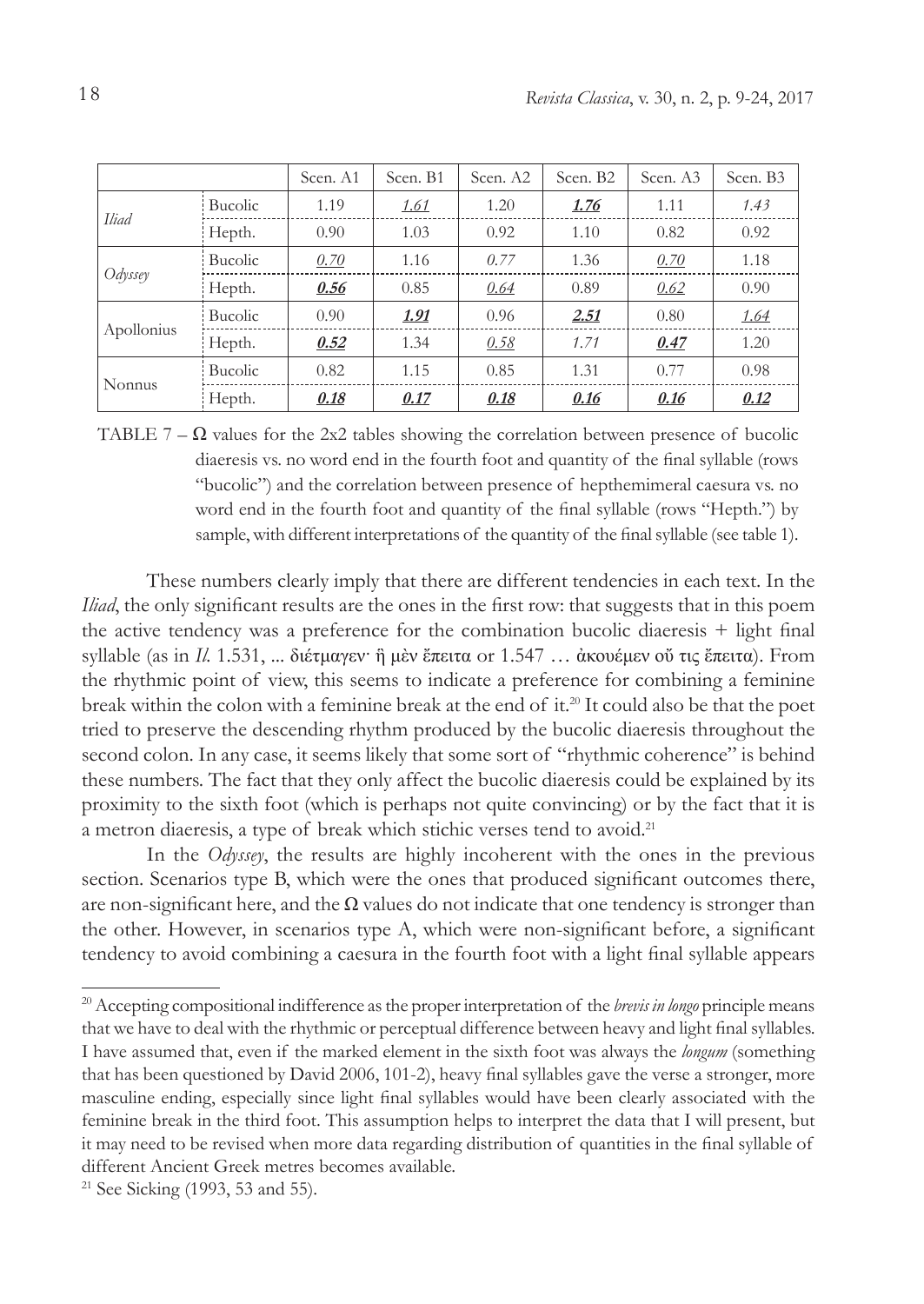here. In other words, when we consider final closed syllables heavy, there seems to be a slight tendency to prefer the combinations bucolic + light final syllable (as in *Od.* 1.410 ...οἴχεται, οὐδ' ὑπέμεινε or 1.413 …ἀπώλετο πατρὸς ἐμοῖο) and hepthemimeral + heavy final syllable (O*d.* 1.425 ...θάλαμος περικαλλέος αὐλῆς or 2.348 ...προσέφη θάλαμόνδε καλέσσας). This can be explained using the same criteria as in the case of the *Iliad* (that is, rhythmic coherence within the second colon).<sup>22</sup> However, when we consider final closed syllables light, there seems to be a tendency to prefer the combinations no word end in the fourth foot + light final syllable (*Od.* 2.380 ...ἐϋρραφέεσσι δοροῖσι or 2.390 ...ἐΰσσελμοι φορέουσι) and caesura in the fourth foot + heavy final syllable. The only interpretation of this second possible outcome I can think of is that it is the result of an avoidance of the echo produced in the combination heavy final syllable in the fifth *longum* + heavy final syllable at the end of the verse (*Od.* 3.302 ...κατ' ἀλλοθρόους ἀνθρώπους), since in Homer more than 70% of the lines (271 out of 376) that have no word end in the fourth foot have word end in the fifth *longum*.

The outcomes for Apollonius suggest two conclusions: in his poetry, both caesurae shared a common preference against verses with no word end in the fourth foot (only 57% of which have word end in the fifth *longum*) and significant results do not help to decide if the active tendency was to combine bucolic  $+$  light final or hepthemimeral  $+$  heavy final syllable. We cannot properly interpret the first conclusion without making a decision regarding the interpretation of final closed syllables, since the sign of the  $\Omega$  values changes between scenarios that consider them heavy (type B) and scenarios that consider them light (type A). On the other hand, since in every scenario the  $\Omega$  value is higher in "Bucolic" than in "Hepth." – note that the lowest ratio between the values is  $1.37$  (=1.639/1.198) for scenario B3 –, I believe that it is quite likely that in Apollonius both tendencies regarding the combination of caesura with final quantity (bucolic  $+$  light; hepthemimeral  $+$  heavy) coexisted. Apollonius takes on Homer's preference for rhythmic coherence within the second colon, and reinforces it.

Once again, Nonnus' numbers are the most peculiar. He shows no preference for the combination bucolic diaeresis + light final syllable (except for a slight non-significant one in scenarios B1 and B2), but has an extreme tendency to combine hepthemimeral with heavy final. I believe that this is not simply an adoption of the rhythmic coherence we have seen in Homer and Apollonius, but the result of an avoidance of the combination hepthemimeral + light final syllable, which, in the best case scenario (scenario A3), occurs only 7 times in Nonnus' sample.<sup>23</sup> This avoidance is probably caused by the notable preference for heavy

<sup>&</sup>lt;sup>22</sup> Note that the  $\Omega$  value is always higher in "Bucolic" than in "Hepth." in scenarios type A too, which suggests that even in those cases there is a preference for rhythmic coherence.

<sup>23</sup> In *Dyon.* 5.262 (…φέρων ἐδίδαξε βοτῆρας), 8.120 (…βροτῶν θελκτήρια κεῖται), 10.386 (…φέρων μνηστῆρας ἀγῶνος), 11.340 (…τεοὶ γεγάασι φονῆες; this case would perhaps be excluded by a system sensitive to rhythmic clisis), 12.274 (...γέρων ἐκλίνατο φοῖνιξ), 13.219 (...ἄτε στενάχουσα τοκῆα; again, a debatable case) and 16.264 (...Νέμεσις δ' ἐγέλασσεν ἰδοῦσα). Note that only the last two examples are unambiguous combinations of hepthemimeral + light final syllable, since the final syllables in the other five would be counted as heavy in at least one of the possible scenarios considered.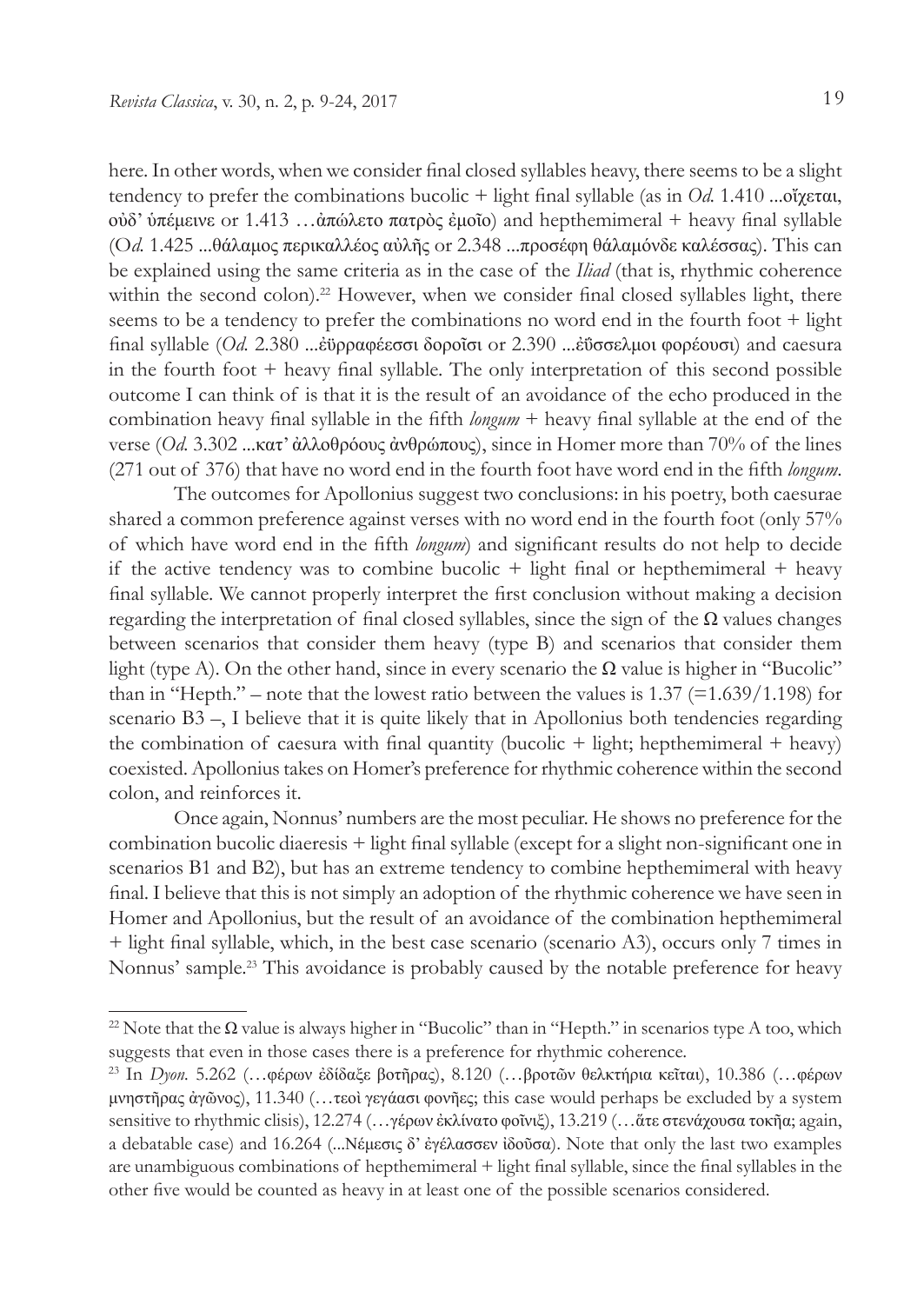final syllables in Nonnus: a combination hepthemimeral + light final would imply a stronger break within the second colon than at the end of it, and this seems to contradict the basic principles of this poet's hexameter.

### **5. Conclusions**

While it may be possible to explain the numbers analysed in the previous sections without rejecting actual indifference of the final syllable, it seems to be unnecessary. Compositional indifference in the sixth foot does not contradict what we know about the hexameter or about Ancient Greek metrics, and it easily accounts for the results presented here. In Callimachus and Theocritus, it has led to metrical indifference regarding the correlation between the fourth and the sixth foot (we do not know – yet – if it has led to absolute metrical indifference). In Homer (at least in the *Iliad*) and Apollonius, however, it coexists with a tendency to produce a rhythmically coherent second colon, in which the poets preferred to combine feminine with feminine (or descending with descending) and masculine with masculine. Finally, in Nonnus, for whom we already knew compositional indifference did not lead to metrical indifference, we have found what might even be considered a new rule of his hexameter, an avoidance of the combination hepthemimeral + light final syllable, and we explained it assuming that the avoided combination emphasises too much the weaker ending in a poet that clearly preferred strong endings for his line.

As noted in the introduction, some scholars might not be convinced that the tests presented in this paper suffice to rule out actual indifference of the final syllable in the hexameter (much less in Ancient Greek poetry in general). However, the burden of proof is now in their field. Either they have to find a scenario that produces uniformly random results (none of the scenarios used here does that), or they must find another explanation for the correlations observed. If that does not happen, a whole new aspect of the hexameter (and of Ancient Greek metre in general) is open: by accepting compositional indifference as the proper interpretation of the *brevis in longo* principle, we need to start analysing what has each poet done with it.

# **References**

AGRESTI, A. *An Introduction to Categorical Data Analysis*. New Jersey: Wiley, 2007.

ALLEN, W. S. Correlations of Tone and Stress in Ancient Greek. In: *To Honor Roman Jakobson*. Den Haag: Mouton, 1967. v. 1, p. 46-62.

ALLEN, W. S. *Accent and Rhythm*. Cambridge: Cambridge University Press, 1973.

BRIOSO SÁNCHEZ, M. Aportaciones al estudio del hexámetro de Teócrito. *Habis*, v. 6, p. 21-56 y v. 7, p. 57-76, 1976/1977.

BULLOCH, A. W. A Callimachean Refinement to the Greek Hexameter. *CQ*, v. 2, p. 258- 268, 1970.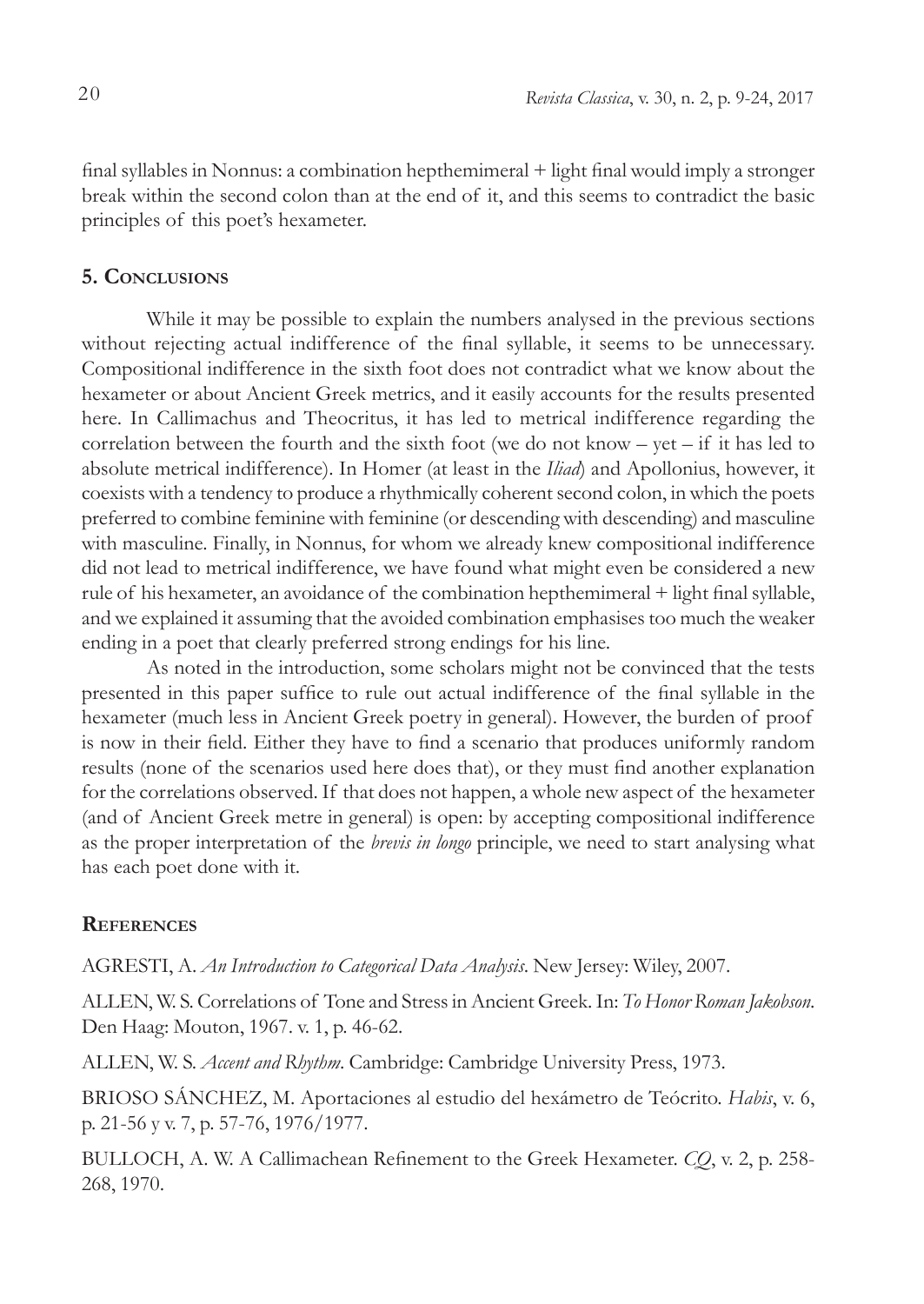DALE, A. M. Observations on Dactylic. *WS*, v. 77, p. 15-36, 1964.

DAVID, A. P. *The Dance of the Muses. Choral Theory and Ancient Greek Poetics*. Oxford: Oxford University Press, 2006.

DEVINE, A. M.; STEPHENS, L. D. *Language and Metre*. Chico, California: California Scholars Press, 1984.

DEVINE, A. M.; STEPHENS, L. D. *The Prosody of Greek Speech*. New York: Oxford University Press, 1994.

FANTUZZI, M. Variazione sull'esametro in Teocrito. In: FANTUZZI, M.; PRETAGOSTINI, R. (Ed.) *Struttura e storia dell'esametro greco*. Roma: Gruppo Editoriale Internazionale, 1995. v. I, p. 221-264.

IRIGOIN, J. Colon, vers et période (à propos d'un choeur des *Núees* d'Aristophane). In: WESTENDORP BOEMA, R. E. H. (Ed.) *Κωμῳδοτραγήματα: Studia Aristophanea, viri Aristophanei W. J. W. Koster in honorem*. Amsterdam, 1967. p. 65-73.

JONES, F. P.; GRAY, F. E. Hexameter Patterns, Statistical Inference and the Homeric Question: An Analysis of the La Roche Data. *TAPhA*, v. 103, p. 187-209, 1972.

KORZENIEWSKI, D. *Griechische Metrik*. Darmstadt: Wissenschaftliche Buchgesellschaft, 1968.

LEEDY, D. *Singing Ancient Greek: A Guide to Musical Reconstruccion and Performance*, eScholarship (<http://escholarship.org/uc/item/1rj4j3n1>), 2014.

LUQUE MORENO, J. Hexámetros especiales. *RELat*, v. 5, p. 117-145, 2005.

MAAS, P. *Greek Metre*, trans. H. Lloyd-Jones. Oxford: Clarendon Press, 1962.

MAGNELLI, E. The Nonnian Hexameter. In: ACCORINTI, D. (Ed.) *Brill's Companion to Nonnus of Panopolis*. Leiden: Brill, 2016. p. 353-371.

NAGY, G. *Pindar's Homer: The Lyric Possession of an Epic Past*. Baltimore: Johns Hopkins University Press, 1990.

O'NEILL Jr., E. G. The Localization of Metrical Word Types in the Greek Hexameter. *YClS*, v. 8, p. 103-178, 1942.

RYAN, K. M. Gradient syllable weight and weight universals in quantitative metrics. *Phonology*, v. 28, p. 413-454, 2011.

SICKING, C. M. J. *Griechische Verslehre*. München: C. H. Beck, 1993.

SMYTH, H. W. *A Greek Grammar for Colleges*. New York: American Book Company, 1956.

Van RAALTE, M. *Rhythm* and *Metre*. *Towards a Systematic Description of Greek Stichic Verse*. Assen: Van Gorcum, 1986.

WEST, M. L. *Greek Metre*. Oxford: Oxford University Press, 1982.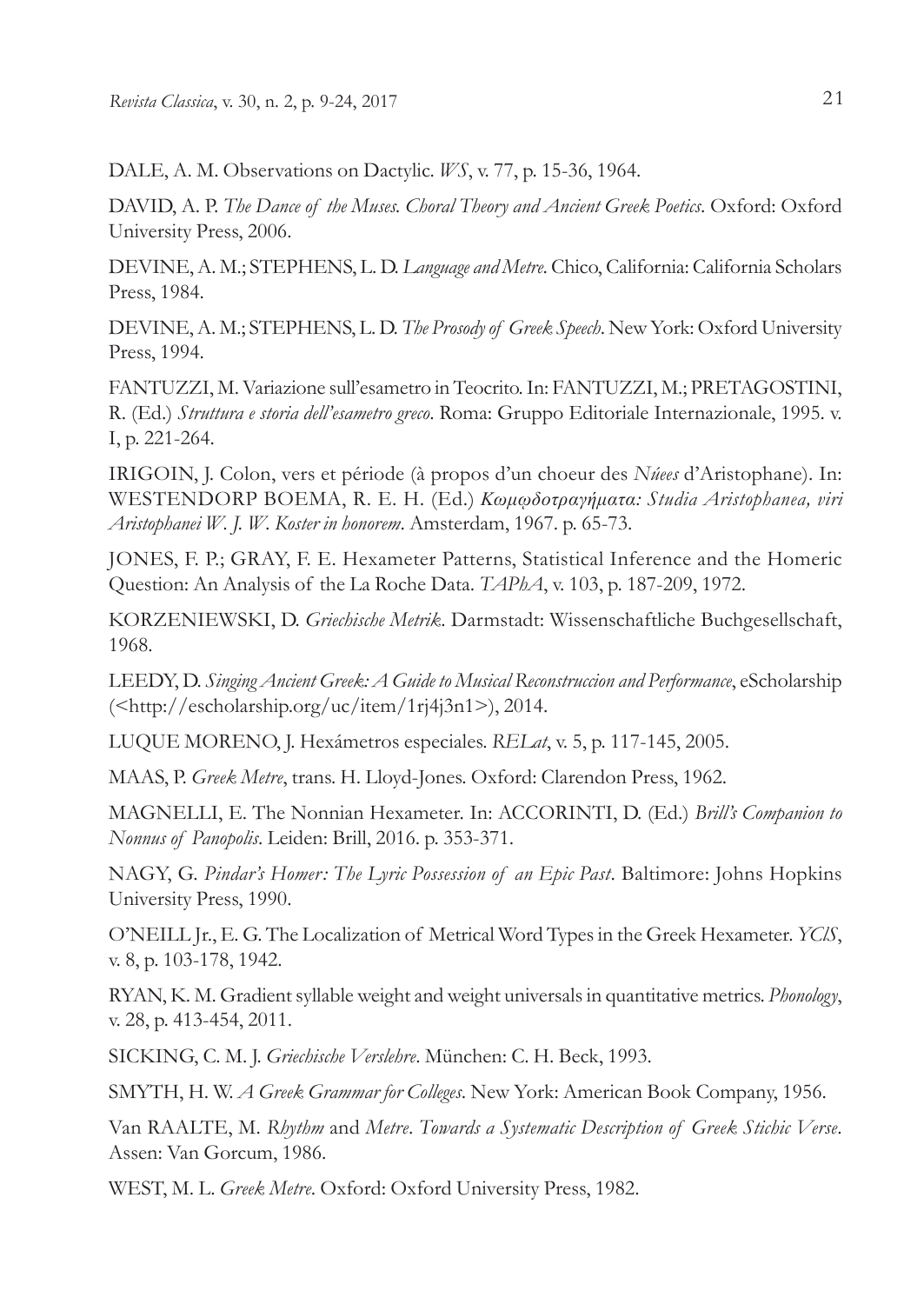### **Appendix**

Since it would be cumbersome to include every table produced for this study, but the data should be available for its consultation, I have included in this appendix two tables, each with the number of verses with heavy or light syllables with different types of fourth foot by scenario and by poet. The first table shows number of verses with bucolic diaeresis and without bucolic diaeresis (see sec. 2 for the meaning of "without bucolic"). The second table shows the number of verses with bucolic diaeresis, with hepthemimeral and with no word end in the fourth foot. I have included a column "total" in each table: note that it adds up the verses considered in each table, not the total number of verses in the sample.

|             | Scenario       | <b>Bucolic</b> diaeresis |             | No bucolic diaeresis | Total       |      |
|-------------|----------------|--------------------------|-------------|----------------------|-------------|------|
| Sample      |                | Heavy final              | Light Final | Heavy final          | Light Final |      |
| Iliad       | Scenario A1    | 290                      | 310         | 269                  | 217         | 1086 |
|             | B1             | 404                      | 196         | 378                  | 108         |      |
|             | A2             | 324                      | 276         | 294                  | 192         |      |
|             | B2             | 438                      | 162         | 403                  | 83          |      |
|             | A3             | 272                      | 328         | 251                  | 235         |      |
|             | B <sub>3</sub> | 386                      | 214         | 360                  | 126         |      |
| Odyssey     | Scenario A1    | 299                      | 335         | 224                  | 251         | 1109 |
|             | B1             | 428                      | 206         | 352                  | 123         |      |
|             | A2             | 301                      | 333         | 254                  | 221         |      |
|             | B2             | 462                      | 172         | 382                  | 93          |      |
|             | A3             | 279                      | 355         | 206                  | 269         |      |
|             | B <sub>3</sub> | 408                      | 226         | 334                  | 141         |      |
| Callimachus | Scenario A1    | 290                      | 284         | 156                  | 153         | 883  |
|             | B1             | 413                      | 161         | 228                  | 81          |      |
|             | A2             | 335                      | 239         | 191                  | 118         |      |
|             | B2             | 458                      | 116         | 263                  | 46          |      |
|             | A3             | 269                      | 305         | 142                  | 167         |      |
|             | B <sub>3</sub> | 392                      | 182         | 214                  | 95          |      |
| Apollonius  | Scenario A1    | 190                      | 355         | 112                  | 186         | 843  |
|             | B1             | 362                      | 183         | 221                  | 77          |      |
|             | A2             | 226                      | 319         | 136                  | 162         |      |
|             | B2             | 398                      | 147         | 245                  | 53          |      |
|             | A3             | 176                      | 369         | 99                   | 199         |      |
|             | B <sub>3</sub> | 348                      | 197         | 208                  | 90          |      |
| Theocritus  | Scenario A1    | 281                      | 196         | 51                   | 50          | 578  |
| (buc.)      | B1             | 362                      | 115         | 69                   | 32          |      |
|             | A2             | 311                      | 166         | 63                   | 38          |      |
|             | B2             | 392                      | 85          | 81                   | 20          |      |
| Theocritus  | Scenario A1    | 313                      | 298         | 227                  | 251         | 1089 |
| (other)     | B1             | 462                      | 149         | 365                  | 113         |      |
|             | A2             | 342                      | 269         | 260                  | 218         |      |
|             | B2             | 491                      | 120         | 398                  | 80          |      |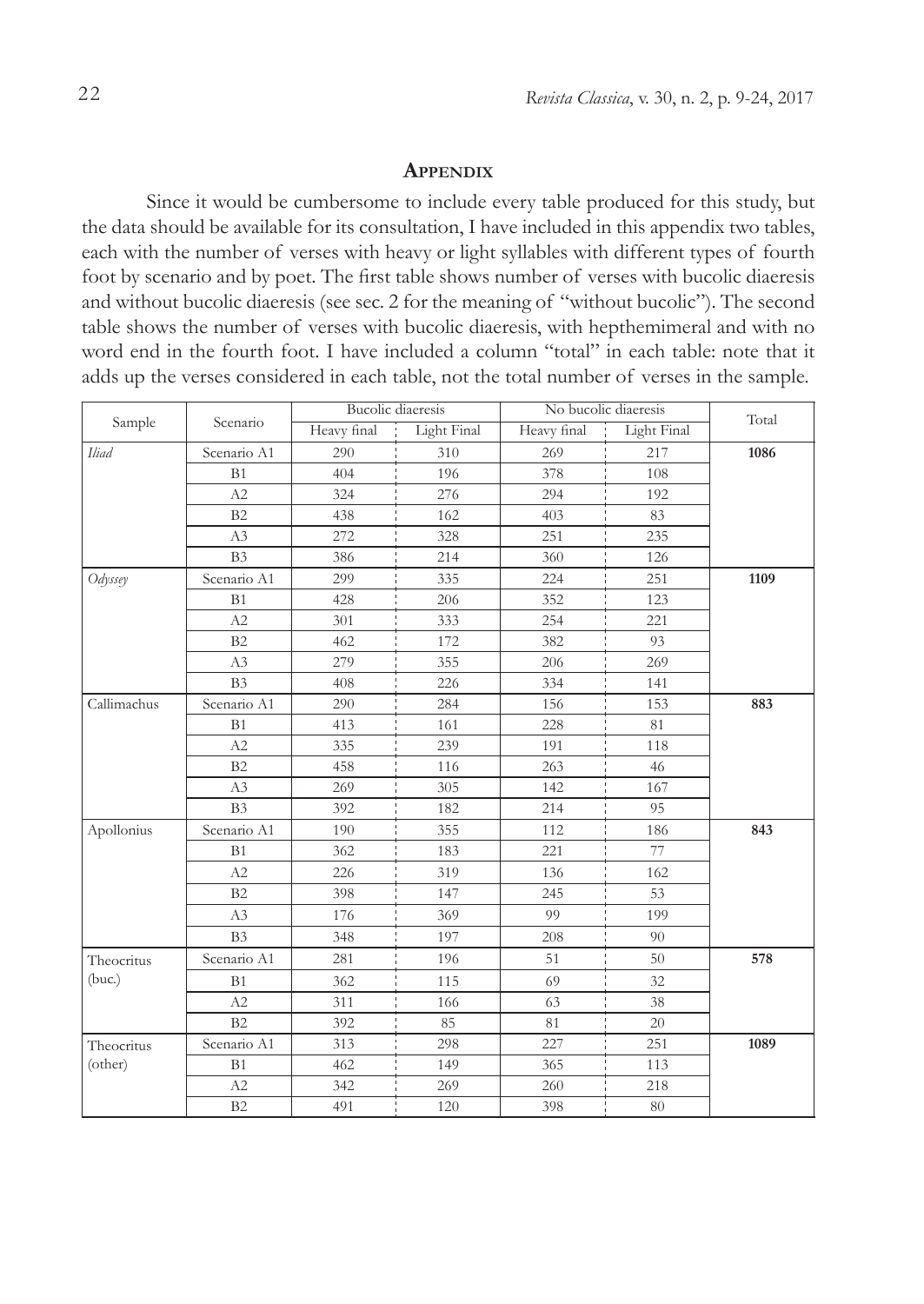| Theocritus | Scenario A1    | 19  | 22       | 10  | 14 |     |
|------------|----------------|-----|----------|-----|----|-----|
| (Id. 11)   | B <sub>1</sub> | 29  | 12       | 15  | 9  | 65  |
|            | A2             | 22  | 19       | 12  | 12 |     |
|            | <b>B2</b>      | 32  | $\Omega$ | 17  |    |     |
| Nonnus     | Scenario A1    | 401 | 66       | 354 | 42 | 863 |
|            | B <sub>1</sub> | 419 | 48       | 374 | 22 |     |
|            | A2             | 409 | 58       | 360 | 36 |     |
|            | B <sub>2</sub> | 427 | 40       | 380 | 16 |     |
|            | A3             | 390 | 77       | 345 | 51 |     |
|            | B <sub>3</sub> | 408 | 59       | 366 | 30 |     |

|              |                |     | <b>Bucolic</b> diaeresis  | Hepthemimeral |                           | No word end on 4th      |     |       |
|--------------|----------------|-----|---------------------------|---------------|---------------------------|-------------------------|-----|-------|
| Sample       | Scenario       |     | Heavy final   Light Final |               | Heavy final   Light Final | Heavy final Light Final |     | Total |
| <b>Iliad</b> | Scenario A1    | 290 | 310                       | 198           | 160                       | 100                     | 90  | 1148  |
|              | B1             | 404 | 196                       | 273           | 85                        | 146                     | 44  |       |
|              | A2             | 324 | 276                       | 216           | 142                       | 111                     | 79  |       |
|              | B2             | 438 | 162                       | 291           | 67                        | 157                     | 33  |       |
|              | A3             | 272 | 328                       | 189           | 169                       | 91                      | 99  |       |
|              | B3             | 386 | 214                       | 264           | 94                        | 137                     | 53  |       |
| Odyssey      | Scenario A1    | 299 | 335                       | 180           | 159                       | 69                      | 108 | 1150  |
|              | B1             | 428 | 206                       | 264           | 93                        | 128                     | 53  |       |
|              | A2             | 301 | 333                       | 203           | 154                       | 83                      | 98  |       |
|              | B2             | 462 | 172                       | 287           | 70                        | 142                     | 39  |       |
|              | A3             | 279 | 355                       | 167           | 190                       | 64                      | 117 |       |
|              | B <sub>3</sub> | 408 | 226                       | 251           | 106                       | 123                     | 58  |       |
| Callimachus  | Scenario A1    | 290 | 284                       | 95            | 85                        | 56                      | 64  | 874   |
|              | B1             | 413 | 161                       | 133           | 47                        | 83                      | 37  |       |
|              | A2             | 335 | 239                       | 111           | 69                        | 74                      | 46  |       |
|              | B2             | 458 | 116                       | 149           | 31                        | 101                     | 19  |       |
|              | A3             | 269 | 305                       | 89            | 91                        | 49                      | 71  |       |
|              | B <sub>3</sub> | 392 | 182                       | 127           | 53                        | 76                      | 44  |       |
| Apollonius   | Scenario A1    | 190 | 355                       | 79            | 85                        | 48                      | 100 | 857   |
|              | B1             | 362 | 183                       | 121           | 43                        | 117                     | 31  |       |
|              | A2             | 226 | 319                       | 89            | 75                        | 60                      | 88  |       |
|              | B2             | 398 | 147                       | 131           | 33                        | 129                     | 19  |       |
|              | A3             | 176 | 369                       | 74            | 90                        | 41                      | 107 |       |
|              | B <sub>3</sub> | 348 | 197                       | 116           | 48                        | 110                     | 38  |       |